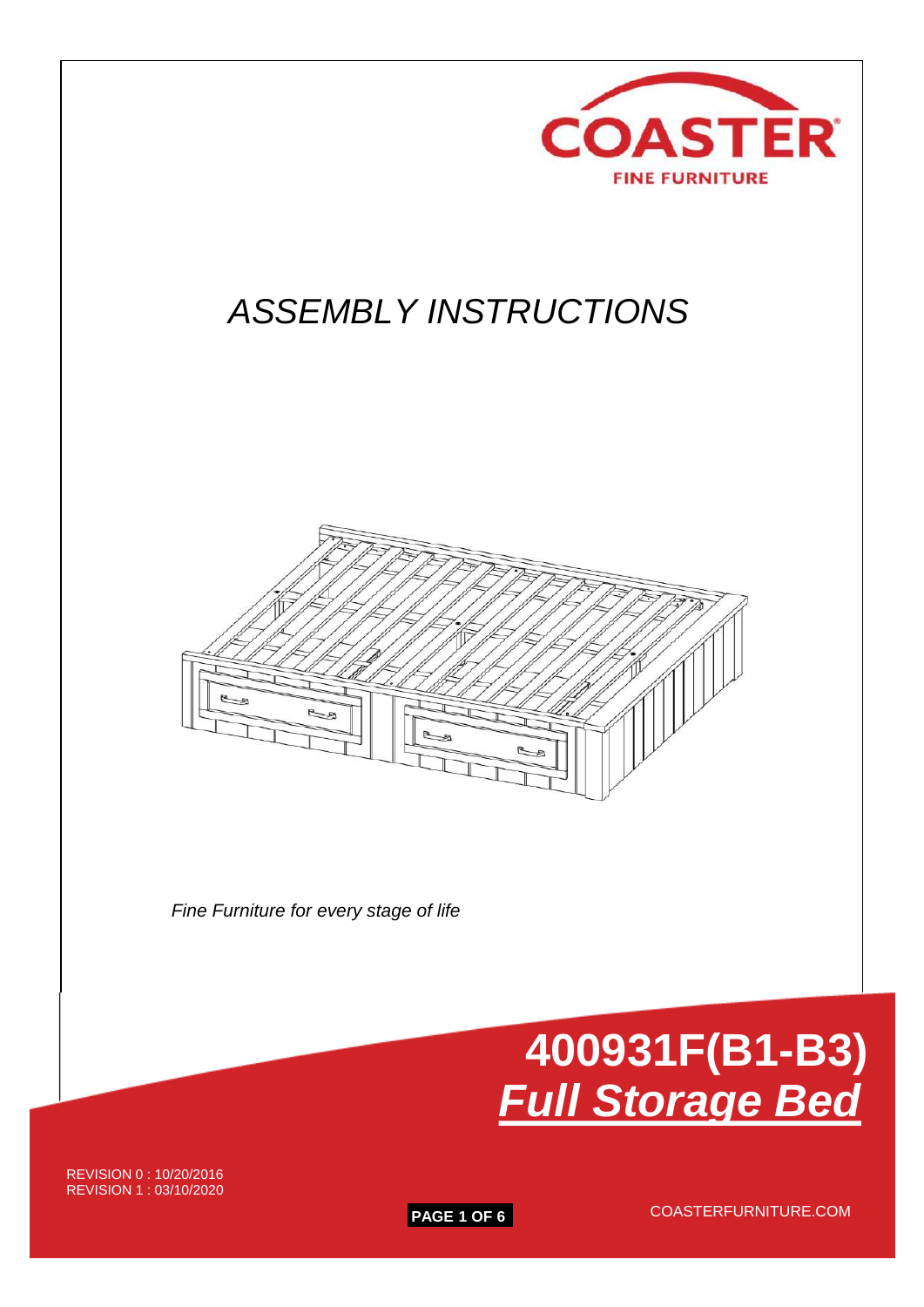# ITEM:**400931F (B1-B3)**

### **ASSEMBLY INSTRUCTIONS**



#### **ASSEMBLY TIPS:**

- 1. Remove hardware from box and sort by size.
- 2. Please check to see that all hardware and parts are present prior to start of assembly.

**WARNING!** 3. Please follow attached instructions in the same sequence as numbered to assure fast & easy assembly.



1. Don't attempt to repair or modify parts that are broken or defective. Please contact the store immediately.

2. This product is for home use only and not intended for commercial establishments.

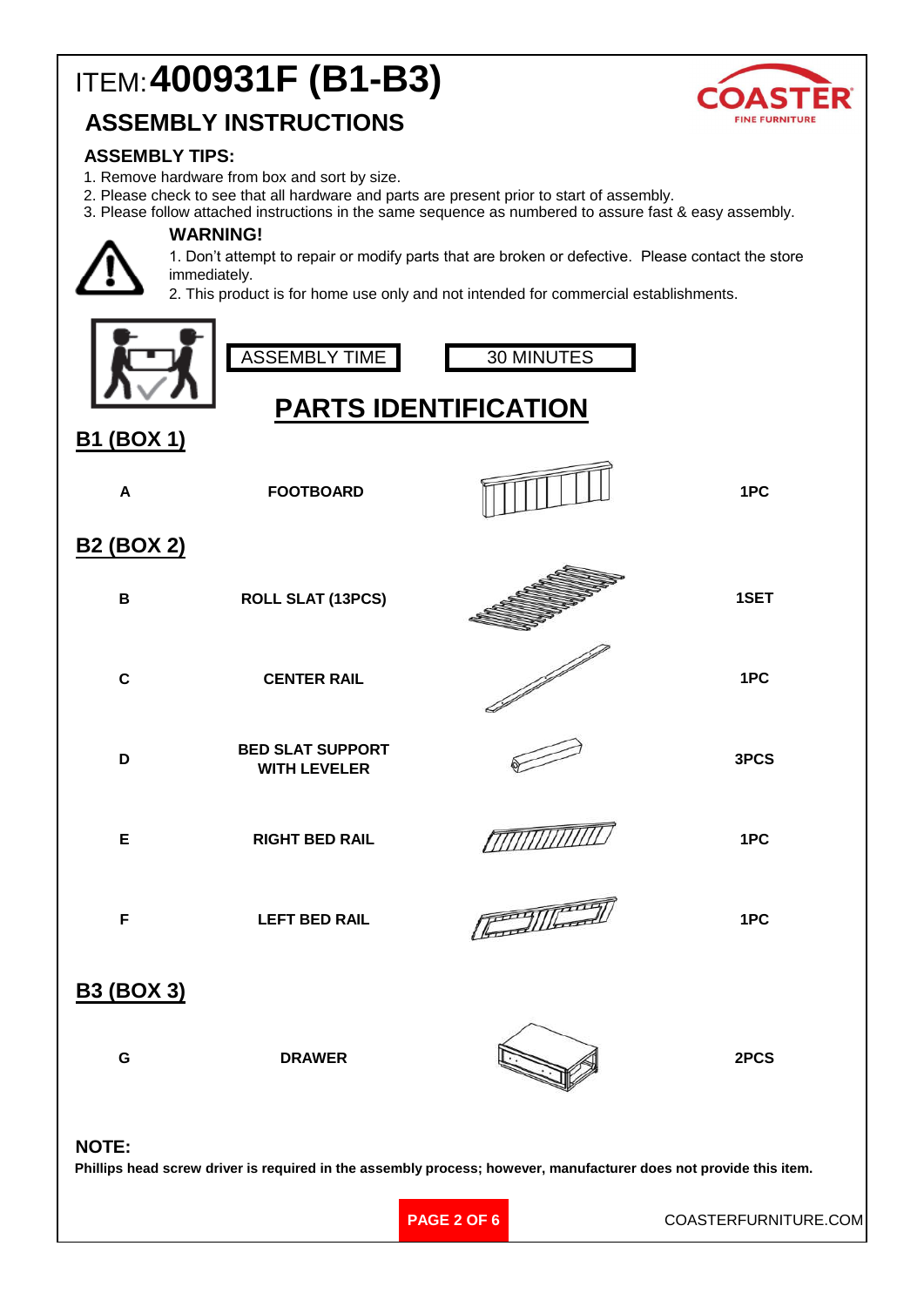## ITEM:**400931F (B1-B3)**



### **ASSEMBLY INSTRUCTIONS**

#### **ASSEMBLY TIPS:**

- 1. Remove hardware from box and sort by size.
- 2. Please check to see that all hardware and parts are present prior to start of assembly.

3. Please follow attached instructions in the same sequence as numbered to assure fast & easy assembly.



#### **WARNING!**

1. Don't attempt to repair or modify parts that are broken or defective. Please contact the store immediately.

2. This product is for home use only and not intended for commercial establishments.

## **HARDWARE IDENTIFICATION**

### **Z-B2 (BOX2) HARDWARE PACK IS LOCATED IN 400931F(B2)**

|   | <b>BOLT</b><br>(Ø1/4" x 40mm - RBW)               | 8PCS |
|---|---------------------------------------------------|------|
| 2 | <b>FLAT WASHER</b><br>(Ø1/4" x 22D x 2mm - RBW)   | 8PCS |
| 3 | <b>LOCK WASHER</b><br>(Ø1/4" x 10D x 1.1mm - RBW) | 8PCS |
| 4 | <b>FLAT HEAD SCREW</b><br>(Ø8 x 25mm)             | 6PCs |
| 5 | <b>ALLEN WRENCH</b><br>$(4mm - RBW)$              | 1PC  |

#### **NOTE:**

**Phillips head screw driver is required in the assembly process; however, manufacturer does not provide this item.**

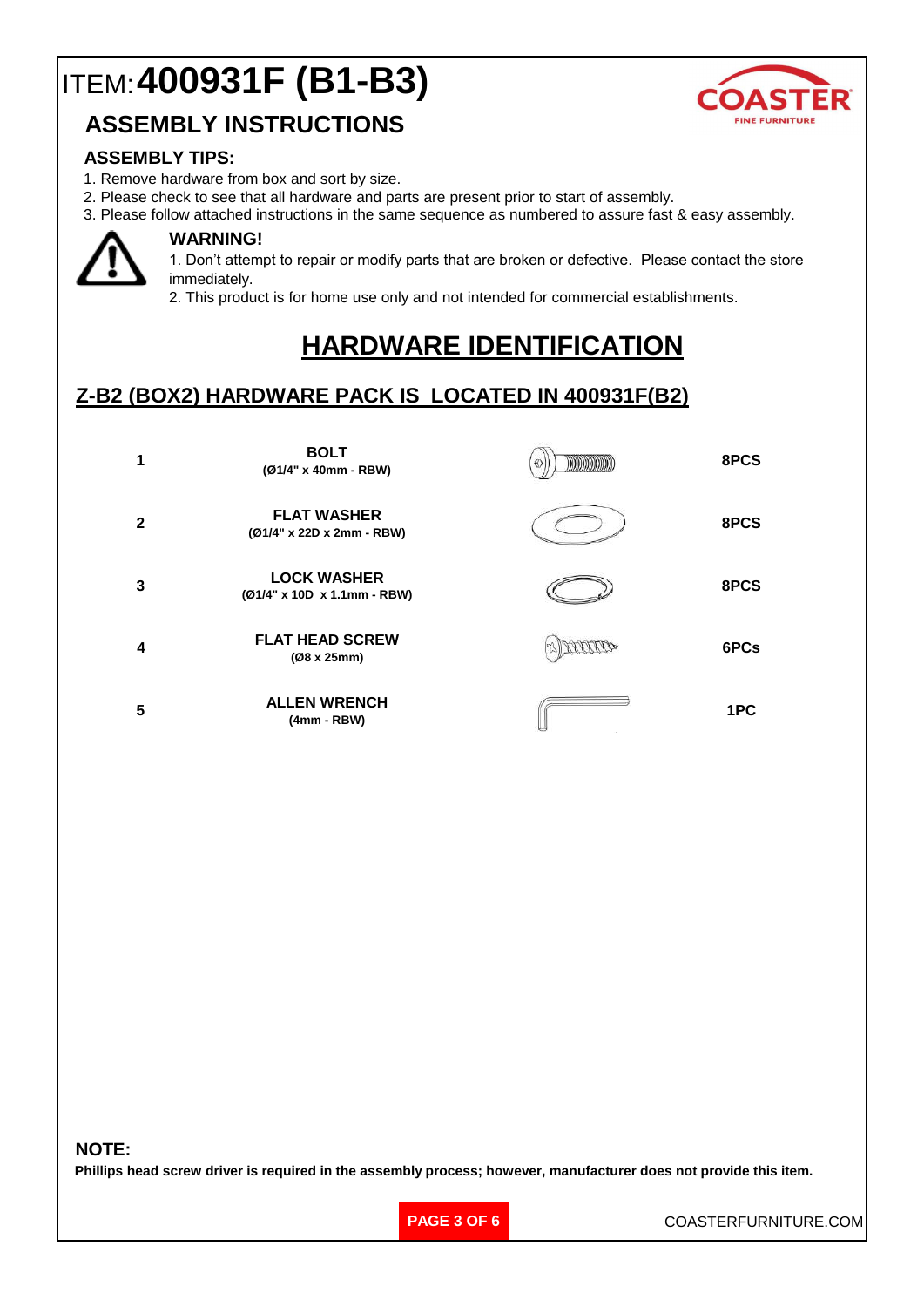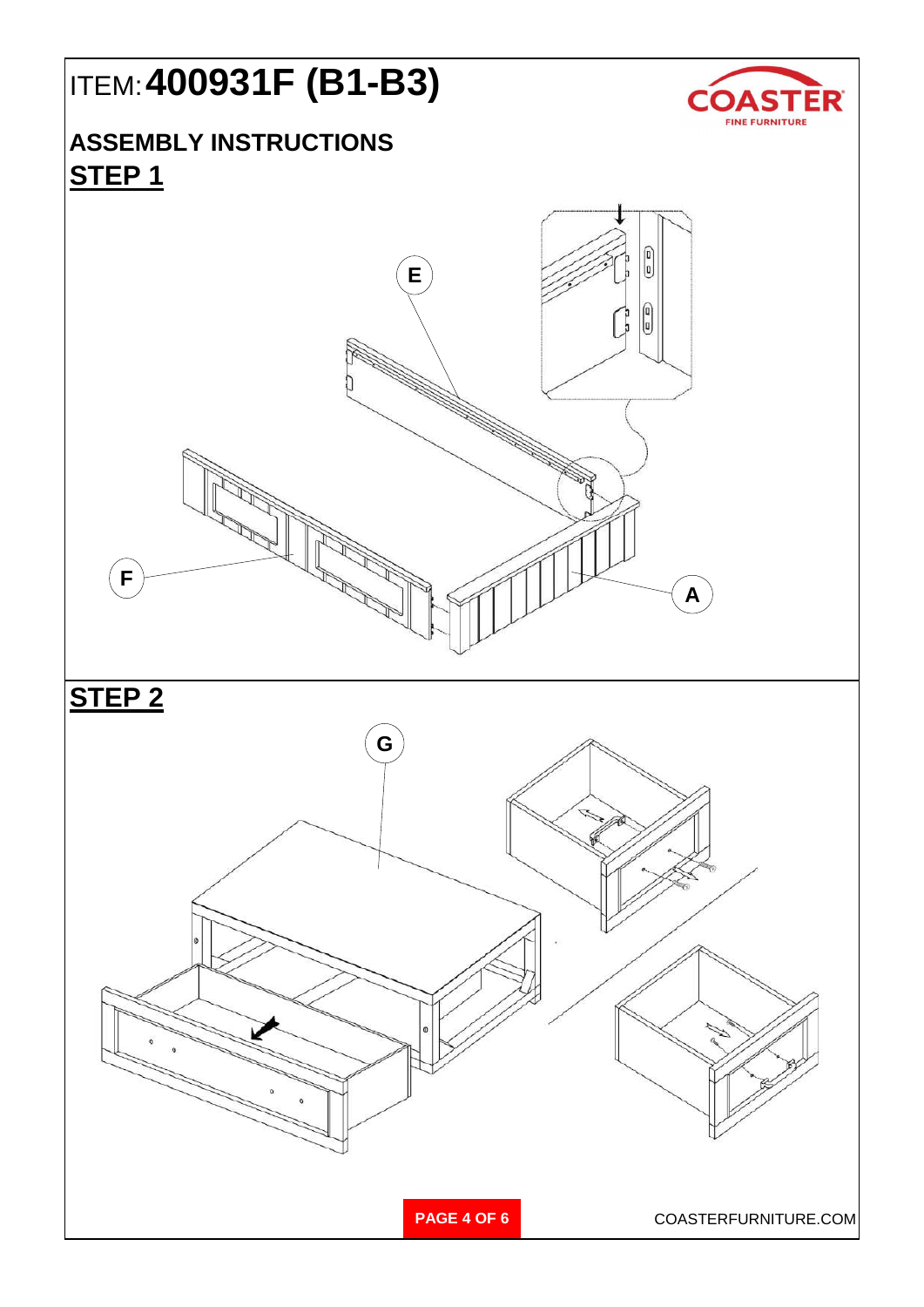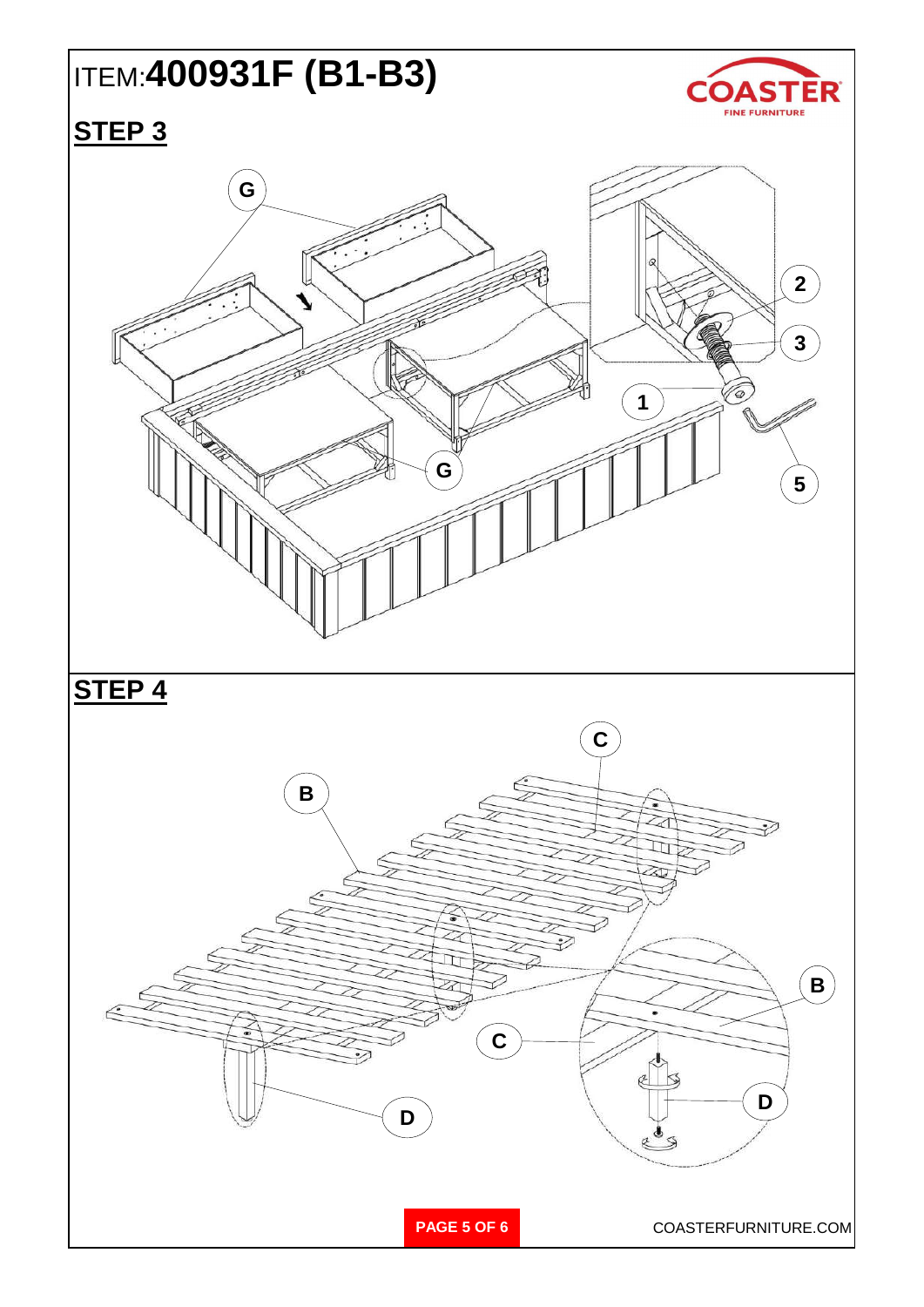## ITEM:**400931F (B1-B3)**



## **STEP 5**